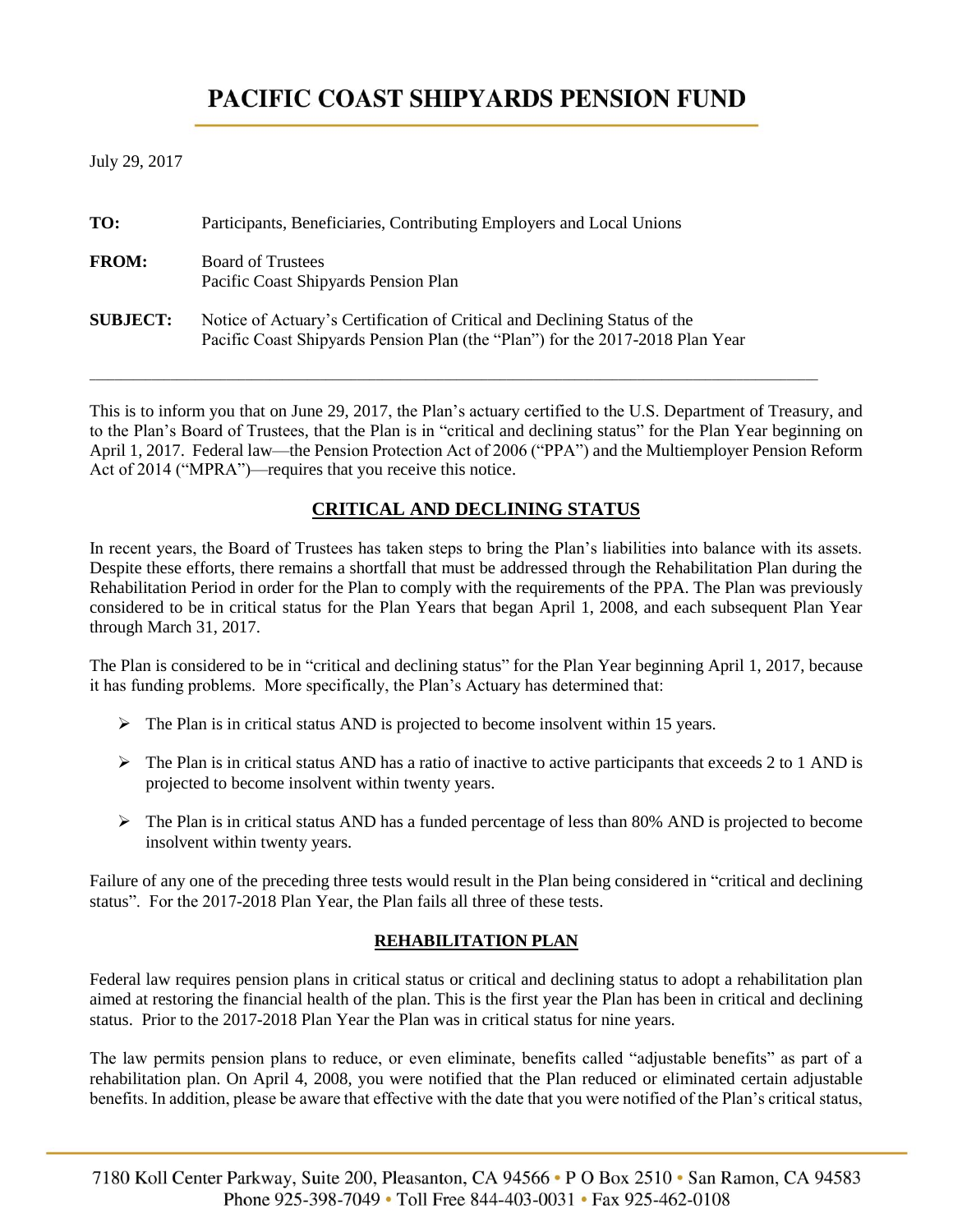the Plan has not been permitted to pay benefits under any payment form in excess of the monthly amount paid under a single lifetime annuity while it is in critical status. If the Board of Trustees of the Plan determines that further benefit reductions are necessary, you will receive a separate notice in the future identifying and explaining the effect of those reductions. Any reduction of adjustable benefits will not reduce the level of a Participant's basic benefit payable at Normal Retirement Age. In addition, the reductions may only apply to Participants and Beneficiaries whose benefit commencement date is on or after April 4, 2008.

Under the Rehabilitation Plan as originally approved by the Trustees, the Plan was expected to emerge from critical status by the end of its rehabilitation period (March 31, 2023). In the most recent Update of the Rehabilitation Plan, approved by the Trustees on February 15, 2017, the Plan's expected date of emergence from critical status was deferred until 2028, or as late as 2040.

On June 29, 2017, the Plan's actuary certified that the Plan is not making scheduled progress in meeting the requirements of the Rehabilitation Plan, and is currently not projected to emerge from critical status by 2040. The Trustees will review the Rehabilitation Plan and update it as needed.

## **ADJUSTABLE BENEFITS**

When the Plan was initially certified to be in critical status for the April 1, 2008 Plan Year, you were informed that the following adjustable benefits could be reduced or eliminated as some of the Schedules to the Rehabilitation Plan adopted by the Board of Trustees.

- Subsidy removed from the formula for Early Retirement Pension
- **Elimination of the "Rule of 70" Special Unreduced Early Retirement Pension.**
- **Elimination of Disability Benefit**
- **Elimination of Alternate Pre-Retirement Death Benefit (36 monthly payments of accrued benefit to** Beneficiary)
- Elimination of Three-Year Guarantee of Benefits for Life Annuity payment form

On April 1, 2008, the Board of Trustees adopted a Rehabilitation Plan and you were informed of the specific benefits that were subject to reduction or elimination under certain Schedules to the Rehabilitation Plan. Over time, required updates to the Rehabilitation Plan may require the further increases in contributions and/or the further reduction or elimination of adjustable benefits. You will be notified of any such actions taken by the Board of Trustees.

The Rehabilitation Plan has been reviewed annually and updated as necessary. However, those updates relate to required contribution levels and no additional changes have been made to the Plan's benefits as a result of these updates.

#### **EMPLOYER SURCHARGE**

The law requires all Contributing Employers to pay to the Plan a surcharge to help correct the Plan's financial situation. The amount of the surcharge is equal to a percentage of the amount an Employer is otherwise required to contribute to the Plan under the applicable collective bargaining agreement or subscription agreement. With some exceptions, a 5% surcharge was applicable to the initial critical year (ended March 31, 2009) and a 10%